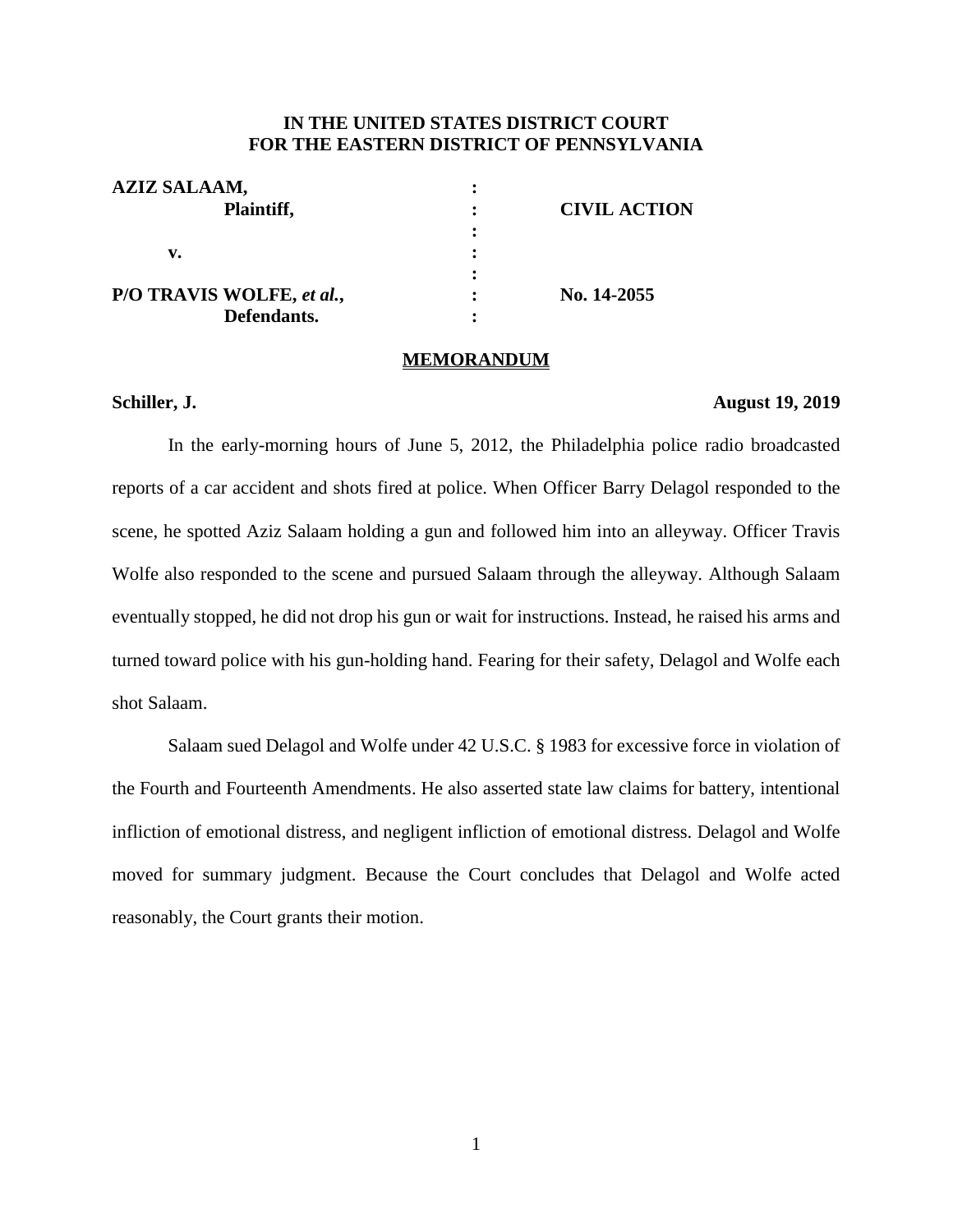#### **I. BACKGROUND<sup>1</sup>**

 $\overline{a}$ 

In the evening prior to the shooting, Salaam smoked PCP. (Aziz Salaam Dep. at 88, June 18, 2019 [Salaam Dep.].) Later, in the early-morning hours, he drove around—without a valid driver's license—to "[s]ee who was out, still chasing." (*Id.* at 85, 96.) He brought a handgun despite his prior criminal convictions making the possession unlawful. (*Id.* at 110-12.)

When Salaam approached the intersection of  $10<sup>th</sup>$  and Norris Streets, he rear-ended another car that pulled out from a parallel parking spot. (*Id.* at 97.) The airbags deployed, hitting Salaam's eye and somewhat impairing his vision. (*Id.* at 105, 110. *But see id.* at 106, 108 (describing postaccident visual observations).) After the crash, the other car turned left onto  $10<sup>th</sup>$  Street while Salaam continued driving westbound on Norris Street until his car died at the intersection of Norris and Alder Streets. (*Id.* at 101-04.)

Then, the driver of the other car, Jamar McRae, parked next to Salaam, got out of the car, and yelled at him. (*Id.* at 104-08; Pl.'s Resp. to Defs.' Statement of Undisputed Facts ¶ 20 [Pl.'s Resp. to Defs.' SUF].) Around that time, at least two Temple security guards arrived on bicycles. (Pl.'s Resp. to Defs.' SUF ¶ 21.) Also around that time, Salaam heard a popping noise. (Salaam Dep. at 109-10.)

According to Salam, he suspected that McRae purposefully caused the accident. (*Id.* at 104.) Salaam testified that although he did not see McRae holding a weapon, Salaam believed he was under attack. (*Id.* at 110; Pl.'s Resp. to Defs.' SUF [15.)

Salaam exited his car, pulled out his gun, and fired ten shots in the air to scare potential attackers. (Salaam Dep. at 105, 113-15.) McRae and the security guards ran away when Salaam started shooting. (Pl.'s Resp. to Defs.' SUF ¶ 22.)

 $<sup>1</sup>$  The following facts are based on the record evidence, viewed in the light most favorable to</sup> Salaam, the nonmoving party.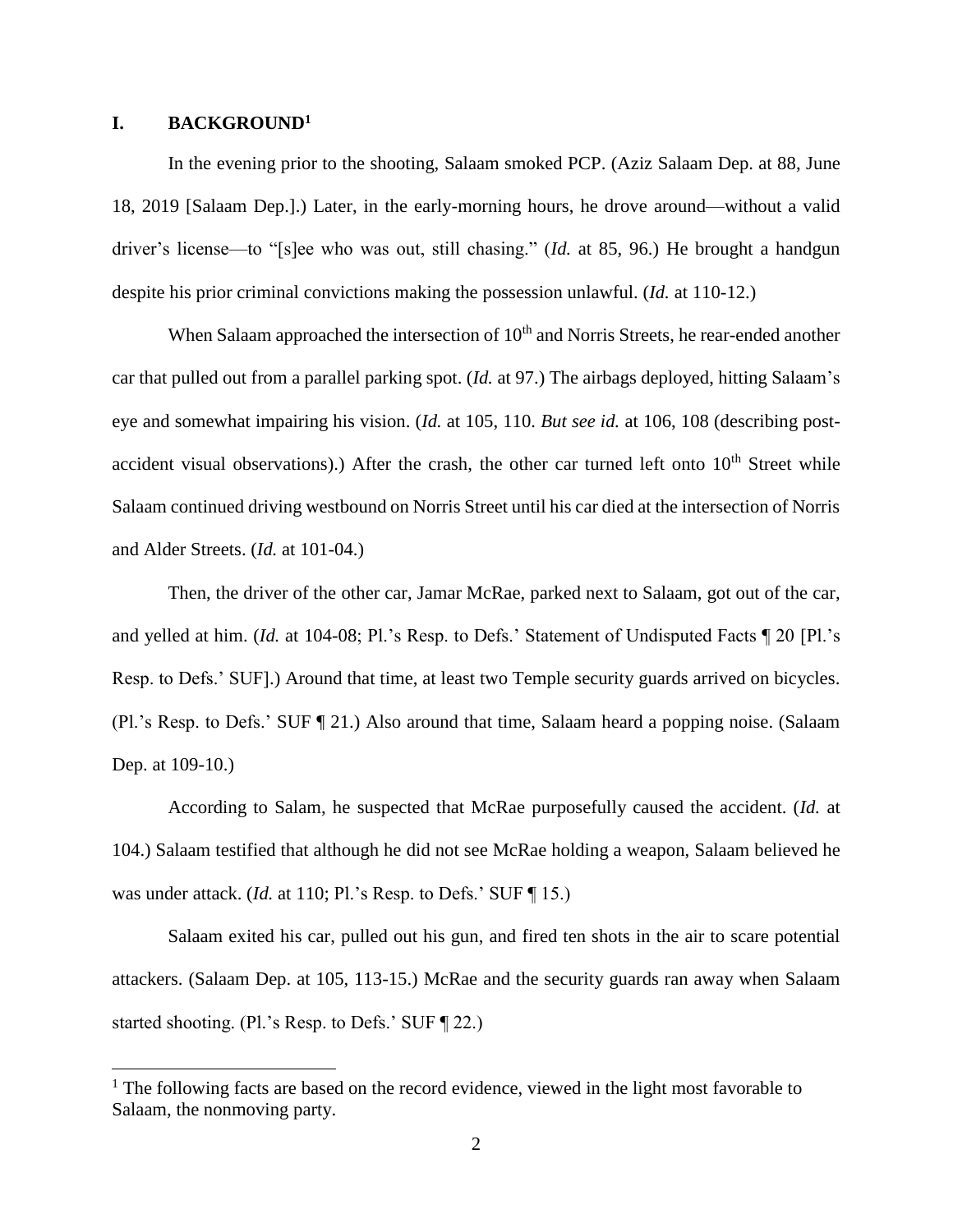Meanwhile, Philadelphia police responded to the scene. Some officers dispatched in response to the car accident. (Defs.' Mot. for Summ. J., Ex. G at CD 2 Folder, Track 6 [Radio].) More officers dispatched when the police radio broadcasted, "Assist Temple Police. Shots fired at police. . . . Shots fired at Temple Police." (Radio, CD 2 Folder, Track 21.)

The responding officers included Delagol, Wolfe, and Eyleen Archie. Delagol and Wolfe each testified that they believed police officers were under fire. (Barry Delagol Dep. at 123, June 20, 2019 [Delagol Dep.]; Travis Wolfe Dep. at 65, July 9, 2019 [Wolfe Dep.].) When Delagol approached the area, he observed Temple police bent behind patrol cars and reasoned that they were taking cover. (Delagol Dep. at 142-43.) Moreover, Officer Archie heard gun shots when she approached the area. (Eyleen Archie Dep. at 14, July 9, 2019 [Archie Dep.].)

Upon their arrival, Delagol and Archie observed Salaam holding a gun and walking away from the accident. (Delagol Dep. at 96-99; Archie Dep. at 19-20.) They each followed him. (Delagol Dep. at 99-100; Archie Dep. at 19-20.) Wolfe did not see Salaam upon arrival, but he saw other officers running into an alleyway. (Wolfe Dep. at 31-32.) Wolfe followed the officers and then observed Salaam holding the gun. (*Id.* at 33-34.)

Delagol and Wolfe testified that they yelled at Salaam during the pursuit. (Delagol Dep. at 99-100, 109; Wolfe Dep. at 33, 40.) In fact, police radio recorded Delagol, whose call sign is K3, screaming, "K3 – Drop the gun!" (Radio, CD2 Folder, Track 21; Delagol Dep. at 141-42.) Yet Salaam did not hear anyone yelling. (Salaam Dep. at 120-21.)

After Salaam entered the alleyway, he made two left turns. (Pl.'s Resp. to Defs.' SUF ¶¶ 42-43.) Eventually, Salaam heard someone command him to stop. (Salaam Dep. at 122-23.) Believing that police officers made the command, Salaam stopped and placed his hands above his head with the gun in his right hand. (*Id.* at 124.) Before receiving any other instructions or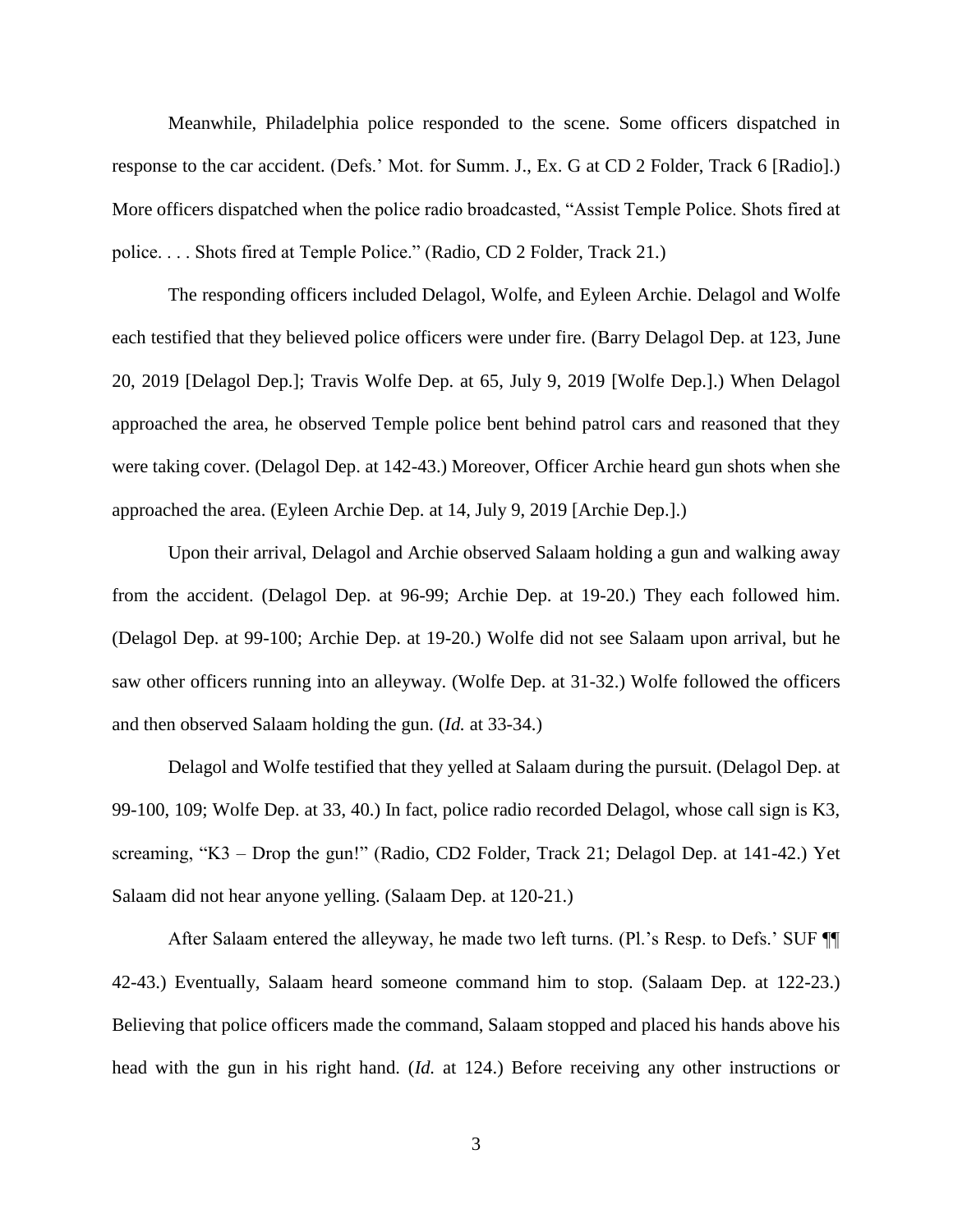commands, he turned to his right side "to see what was going on . . . [and] to figure out where . . . [the police] even c[a]me from." (*Id.* at 125-26.)

As Salaam turned, Delagol and Wolfe began shooting at him. Delagol fired four shots and Wolfe fired four or five shots. (Defs.' Mot. for Summ. J., Ex. I at D75 [Police Shooting Report]; Wolfe Dep. at 45.) All three officers believed that Salaam intended to fire at them. (Delagol Dep. at 115, 143; Wolfe Dep. at 66-67; Archie Dep. at 38-39.)

In total, Salaam testified that he was shot seven times: once or twice while standing and at least four more times while on the ground. (Salaam Dep. at 127, 131-34.) According to Salaam, he dropped the gun after the first shot hit him. (*Id.* at 129.) But the shooting happened very quickly, and Salaam fell next to his gun. (Delagol Dep. at 125.) Salaam testified that Delagol and Wolfe seemed to fire as fast as they could, back to back. (Salaam Dep. at 128-29.)

Salaam sued Delagol and Wolfe for excessive force, battery, intentional infliction of emotional distress, and negligent infliction of emotional distress. The Court now grants Delagol and Wolfe's motion for summary judgment.

#### **II. STANDARD OF REVIEW**

Summary judgment is appropriate when the admissible evidence fails to demonstrate a genuine dispute of material fact and the moving party is entitled to judgment as a matter of law. Fed. R. Civ. P. 56(a); *Anderson v. Liberty Lobby, Inc.*, 477 U.S. 242, 247-48 (1986). A factual dispute is genuine if "a reasonable jury could return a verdict for the nonmoving party," and it is material if, under substantive law, it "might affect the outcome of the suit." *Id.* at 248.

When the nonmoving party bears the burden of proof, "the party moving for summary" judgment may satisfy Rule 56's burden" by "submit[ting] affirmative evidence that negates an essential element of the nonmoving party's claim" or "demonstrat[ing] . . . that the nonmoving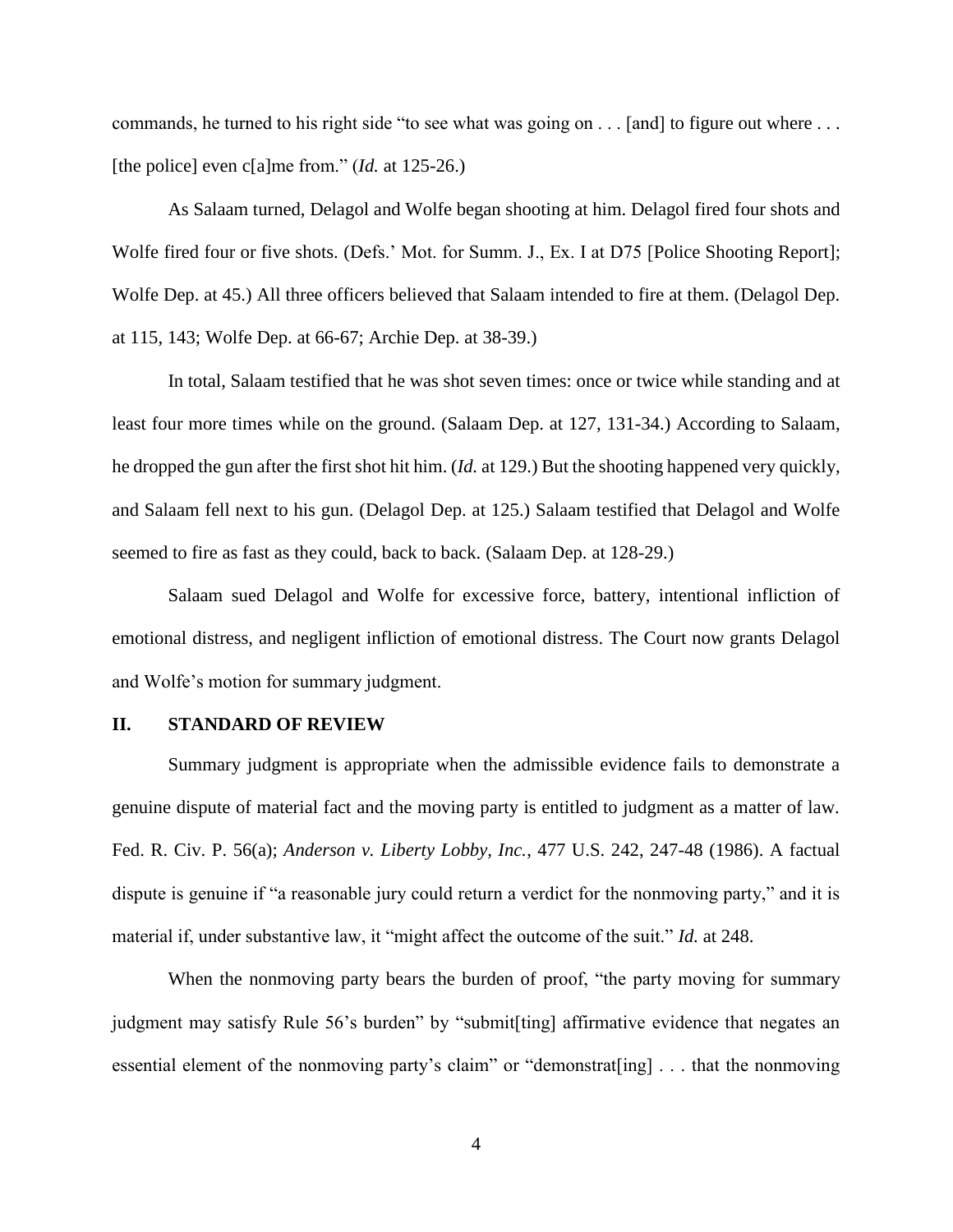party's evidence is insufficient to establish an essential element of the nonmoving party's claim." *Celotex Corp. v. Catrett*, 477 U.S. 317, 331 (1986).

When considering a motion for summary judgment, a court must view the evidence in a light most favorable to the nonmovant and draw all reasonable inferences in the nonmovant's favor. *Anderson*, 477 U.S. at 255. The court may not, however, make credibility determinations or weigh the evidence in considering motions for summary judgment. *Boyle v. Cnty. of Allegheny*, 139 F.3d 386, 393 (3d Cir. 1998).

#### **III. DISCUSSION**

## **Salaam's Fourteenth Amendment claim is dismissed because excessive force during the arrest is governed by the Fourth Amendment.**

The Court will dismiss Salaam's Fourteenth Amendment claim because that Amendment does not apply to Delagol and Wolfe's force during the arrest. The amendment that applies to an excessive force claim depends on "where the [plaintiff] finds himself in the criminal justice system." *Estate of Booker v. Gomez*, 745 F.3d 405, 419 (10th Cir. 2014). "[I]f a constitutional claim is covered by a specific constitutional provision, . . . the claim must be analyzed under the standard appropriate to that specific provision . . . ." *United States v. Lanier*, 520 U.S. 259, 272 n.7 (1997).

Salaam's claim is governed by the Fourth Amendment—not the Fourteenth Amendment. As the Supreme Court made clear, the Fourth Amendment's reasonableness standard governs claims of excessive force "in the course of an arrest, investigatory stop, or other 'seizure' of a free citizen." *Graham v. Connor*, 490 U.S. 386, 395 (1989); *c.f. DeGroat v. Cavallaro*, Civ. A. No. 16- 1186, 2017 WL 2152376, at \*3 (M.D. Pa. May 17, 2017) (concluding that shootings constitute seizures under the Fourth Amendment). Because Salaam's excessive force claim arose from an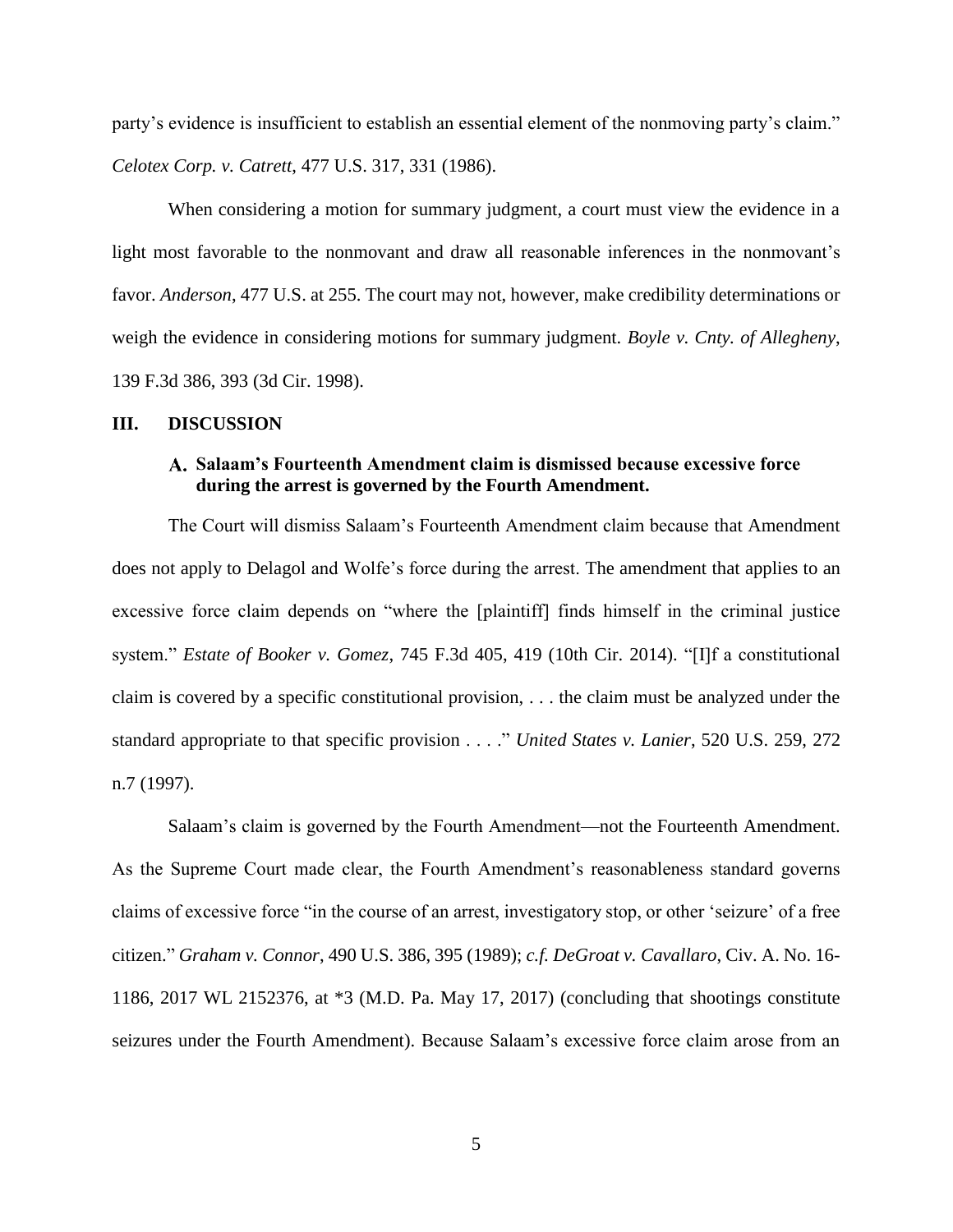arrest or seizure, the Fourth Amendment applies. Thus, Delagol and Wolfe are entitled to summary judgment on Salaam's Fourteenth Amendment claim.

## **Salaam's Fourth Amendment claim is dismissed because Delagol and Wolfe acted reasonably when they used deadly force.**

Salaam alleges that Delagol and Wolfe used excessive force against him and therefore infringed on his Fourth Amendment right to be free from unreasonable seizure. Delagol and Wolfe disagree, arguing that qualified immunity shields them from liability.

Qualified immunity protects government officials performing discretionary functions "as long as their actions could reasonably have been thought consistent with the rights they are alleged to have violated." *Anderson v. Creighton*, 483 U.S. 635, 638 (1987). A qualified-immunity analysis requires a court to ask two questions: (1) "taken in the light most favorable to the party asserting the injury, do the facts alleged show the officer's conduct violated a constitutional right?" and, if so, (2) was the right clearly established at the time of the violation? *Saucier v. Katz*, 533 U.S. 194, 201 (2001).

Excessive force claims against law enforcement officers are determined by the Fourth Amendment's reasonableness standard. *Graham*, 490 U.S. at 395. The decision "requires careful attention to the facts and circumstances of each particular case." *Id.* Factors that guide the decision include (1) the severity of the crime, (2) whether the suspect posed an immediate threat to the safety of the officers or others, and (3) whether the suspect actively resisted arrest or attempted to evade arrest by flight. *Id*; *c.f. George v. Morris*, 736 F.3d 829, 838 (9th Cir. 2013) ("The most important factor . . . is whether the suspect posed an immediate threat to the safety of the officers or others."). Furthermore, the decision must also account for the "tense, uncertain, and rapidly evolving" nature of police work that calls for "split-second judgments." *Graham*, 490 U.S. at 397.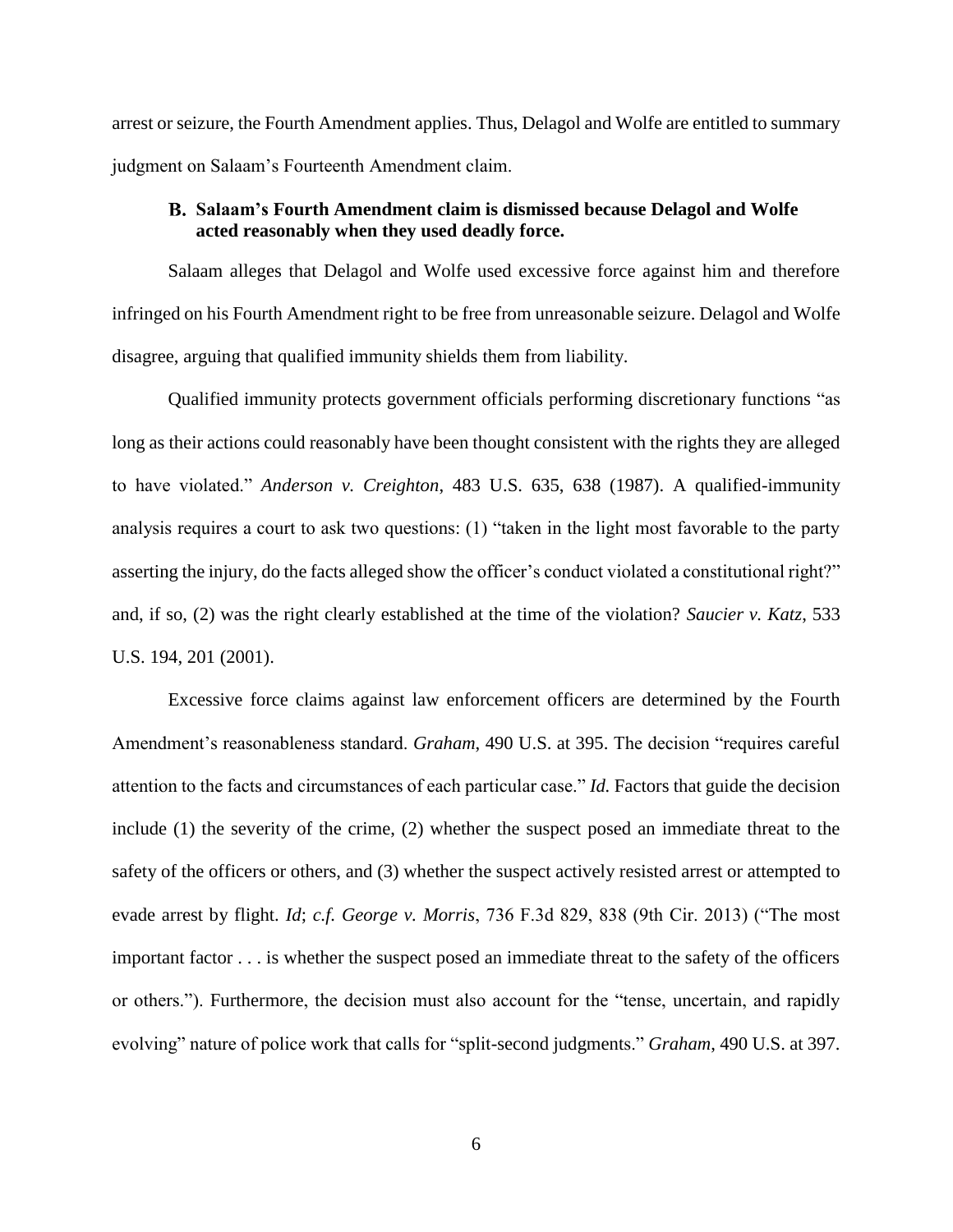Under this standard, officers may use deadly force if they have "good reason 'to believe that the suspect poses a significant threat of death or serious physical injury to the officer or others.'" *Lamont v. New Jersey*, 637 F.3d 177, 183 (3d Cir. 2011) (quoting *Tennessee v. Garner*, 471 U.S. 1, 3 (1985)). They may even employ such force before seeing a suspect's weapon. *Thompson v. Hubbard*, 257 F.3d 896, 899 (8th Cir. 2001). Even if officers use deadly force "in the mistaken belief that a suspect is armed," other circumstances may justify the force. *Lamont*, 637 F.3d at 183.

Police officers are entitled to use force "until a suspect thought to be armed is 'fully secured.'" *Jean-Baptiste v. Gutierrez*, 627 F.3d 816, 821 (11th Cir. 2010). Even when a suspect ostensibly surrenders, police officers might reasonably question the suspect's sincerity based on earlier actions. *Id.* at 822.

Here, considering the facts in a light most favorable to Salaam, no reasonable jury could find that Delagol and Wolfe acted unreasonably. Given the circumstances at the time, Delagol and Wolfe could have reasonably interpreted Salaam's movement as an escalated threat. Although Salaam argues that Delagol and Wolfe did not witness him shooting or confirm that he was their suspect, officers are not prohibited from relying on strong circumstantial evidence. Delagol and Wolfe responded to an incident involving shots fired at police. They observed Salaam holding a gun at an active-shooter scene and pursued him through an alley at an early-morning hour. When Salaam stopped, he raised his hands but he failed to comply with Delagol's order to drop the weapon. Instead, Salaam began turning toward the officers in the direction of his gun-holding hand. Before Salaam completed the turn or pointed his gun at them, Delagol and Wolfe shot him. Although Salaam says he never heard any commands to drop the gun, the officers could reasonably believe that Salaam ignored them. They acted reasonably by deciding not to risk fire from an active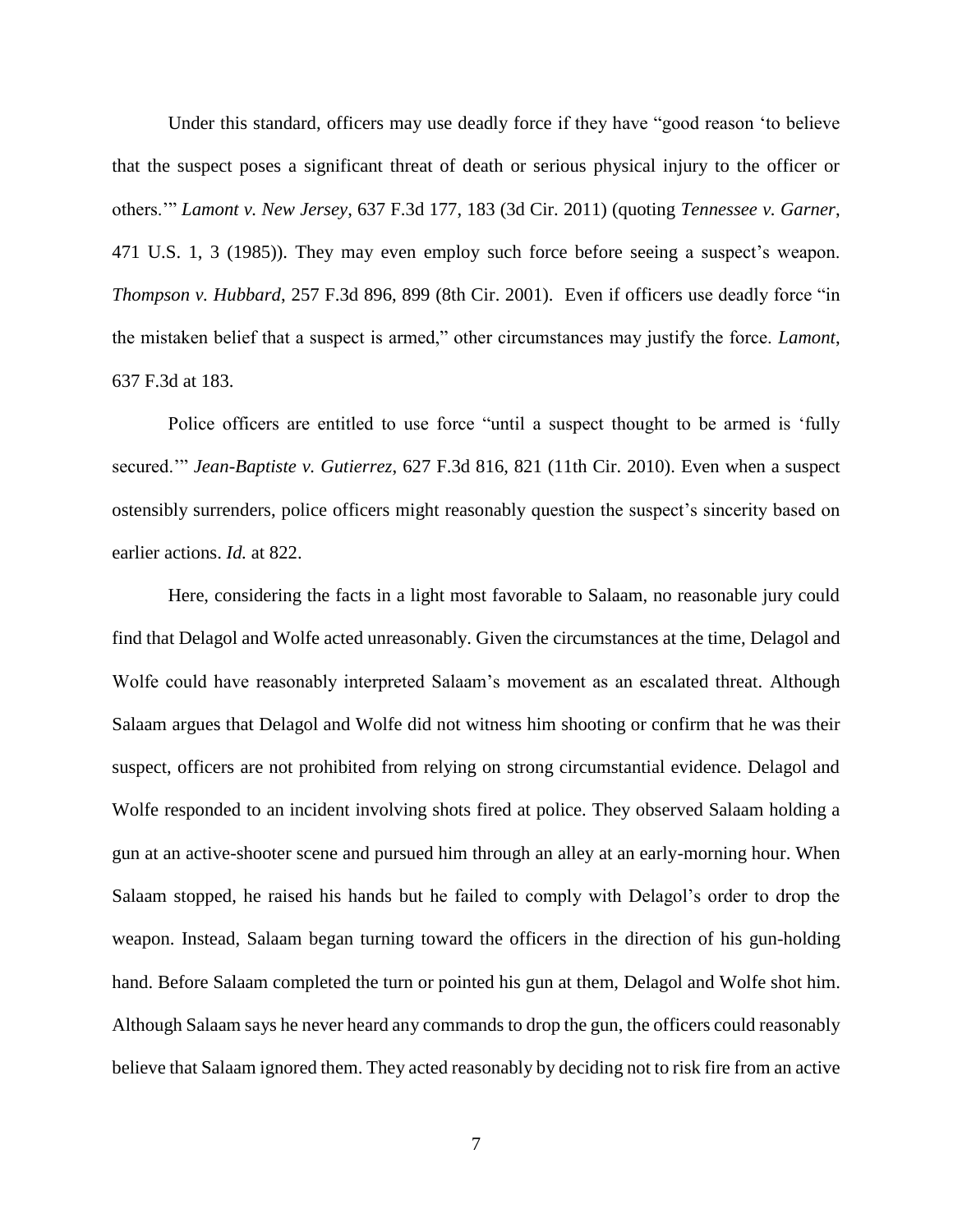shooter. *See Lamont*, 637 F.3d at 183 ("Police officers do not enter into a suicide pact when they take an oath to uphold the Constitution.").

Even if Delagol and Wolfe fired shots at Salaam after he fell, they acted reasonably. Salaam argues that their force became unreasonable when he fell and they continued to shoot. Salaam relies on *Lamont*, a Third Circuit case holding that the continued use of force might become excessive, even if initially justified. 637 F.3d at 184. In *Lamont*, the officers justifiably shot a suspect when he yanked his hand out of his waistband. *Id.* But after the suspect's "weaponless right hand was fully visible . . . the troopers continued to fire for roughly 10 seconds, shooting a total of 39 rounds." *Id.* Under those facts, "a jury could find that the troopers should have realized that [the suspect] did not have a weapon some time thereafter and ceased fire." *Id.* Other cases have relied on *Lamont* to find that initially justified deadly force might become unreasonable. *See, e.g.*, *Rodriguez v. City of New Brunswick*, Civ. A. No. 12-4722, 2017 WL 6442097 (D.N.J. Dec. 18, 2017). In *Rodriguez*, after a detective justifiably fired three shots at a suspect, the suspect fell to the ground with his arms extended and his blank gun tumbled ten to fifteen feet away. *Id.* at \*3. Three seconds after the detective fired his third shot and the suspect hit the ground, another officer fired a fourth shot that hit the suspect. *Id.* at \*4, \*15. The detective had already re-holstered his weapon, apparently concluding that he had neutralized the threat. *Id.* at \*11. Because circumstances significantly changed by the time the officer fired a fourth shot, a jury could have concluded that the officer violated the suspect's rights by shooting him a fourth time. *Id.* at \*15- \*16.

Salaam's case is different. Unlike the troopers in *Lamont*, Delagol and Wolfe actually observed the suspect's gun. And unlike *Rodriguez*, Salaam fell next to his gun. When Salaam fell next to his gun, a reasonable officer could conclude that he still posed a threat as an unsecured,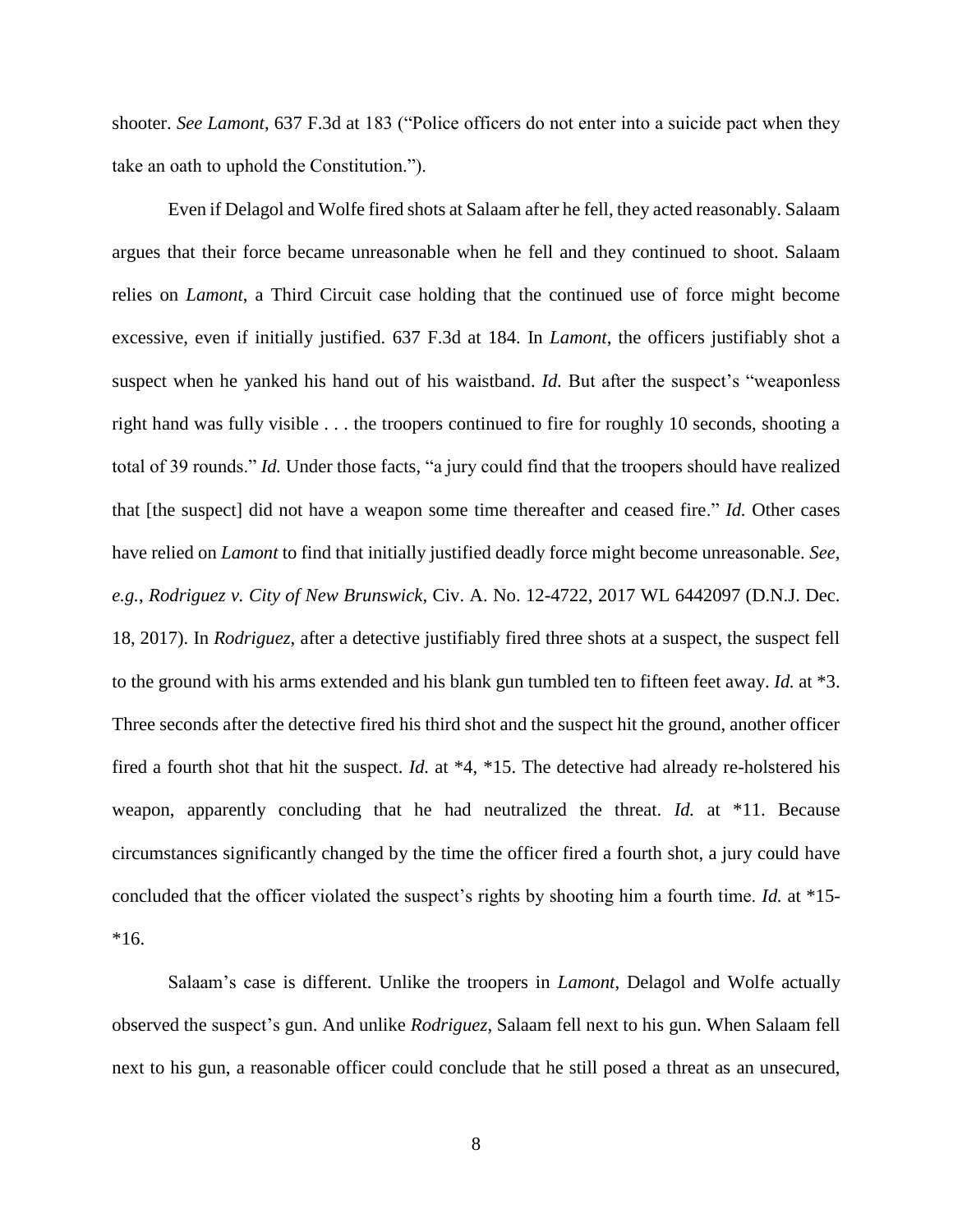active-shooter suspect. Despite that possibility, Delagol and Wolfe stopped firing almost immediately after Salaam fell to the ground, which also distinguishes Salaam's case from *Rodriguez*. Salaam testified that they fired the shots "back to back," without pausing. In other words, they had no time to reassess Salaam's threat before circumstances changed and they stopped firing. *See Stevens-Rucker v. City of Columbus*, 739 F. App'x 834, 844 (6th Cir. 2018) (concluding that shots fired in "rapid succession . . . constituted a single event" and the officer did not have enough time to "reassess the threat level between the shots").

Because the Court finds that Delagol and Wolfe used objectively reasonable force, they are entitled to summary judgment on Salaam's Fourth Amendment claim.

# **Salaam's state law claims are dismissed because Delagol and Wolfe never committed willful misconduct.**

Delagol and Wolfe argue that Salaam's state law claims are barred by Pennsylvania's Political Subdivision Tort Claims Act ("PSTCA") because they did not commit willful misconduct. The PSTCA immunizes government employees from liability for personal injuries caused while acting in the scope of employment. 42 Pa. Stat. and Cons. Stat. Ann. §§ 8541, 8545. But it contains an exception for employees who commit "a crime, actual fraud, actual malice or willful misconduct." *Id.* at § 8550. Although willful misconduct is generally "synonymous with the term 'intentional tort,'" a different standard applies to police officers. *See Renk v. City of Pittsburgh*, 641 A.2d 289, 293 (Pa. 1994) (concluding that an officer's action did not constitute willful misconduct despite a jury verdict in a civil action against the officer for assault, battery, and false imprisonment). They "must *intend to commit* the intentional tort." *Brummell v. City of Harrisburg*, Civ. A. No. 09-1816, 2010 WL 3896382, at \*3 (M.D. Pa. Sept. 30, 2010).

Here, Salaam concedes that the willful misconduct exception is foreclosed if Delagol and Wolfe are entitled to qualified immunity. In any event, Salaam's battery and intentional infliction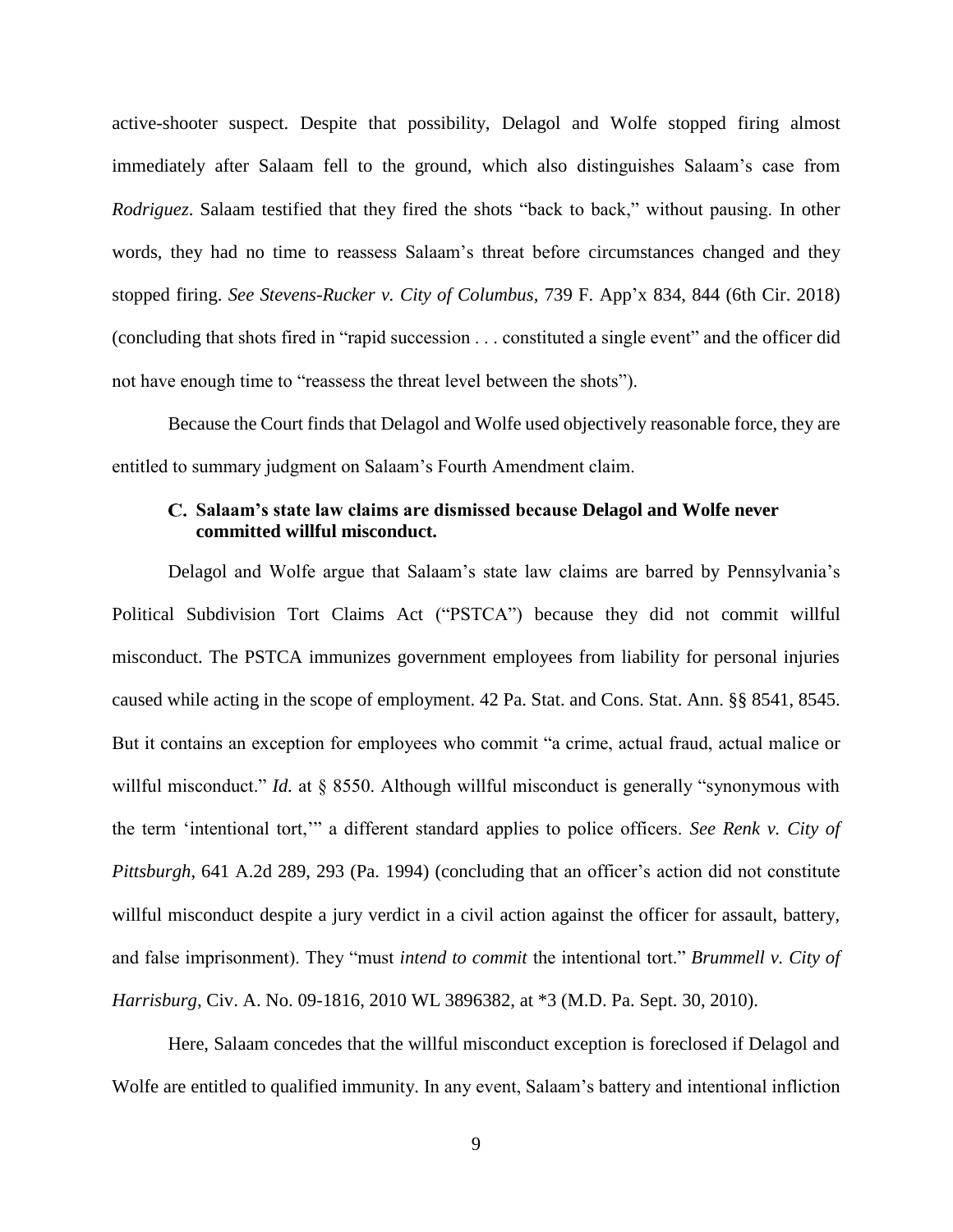of emotional distress claims fail: he did not offer any evidence showing that Delagol and Wolfe intended to violate his rights. His negligent infliction of emotional distress claim also fails. *See Dashner v. Riedy*, Civ. A. No. 99-2124, 2004 WL 203193, at \*8 (E.D. Pa. Jan. 28, 2004) ("The allegation of negligence inherent in a claim for negligent infliction of emotional distress contradicts the willful misconduct required to defeat the state's grant of immunity to its officials or subdivisions."). Therefore, the Court will grant summary judgment in favor of Delagol and Wolfe on Salaam's state law claims.

## **IV. CONCLUSION**

For these reasons, the Court grants Delagol and Wolfe's motion for summary judgment. An appropriate Order will be docketed separately.